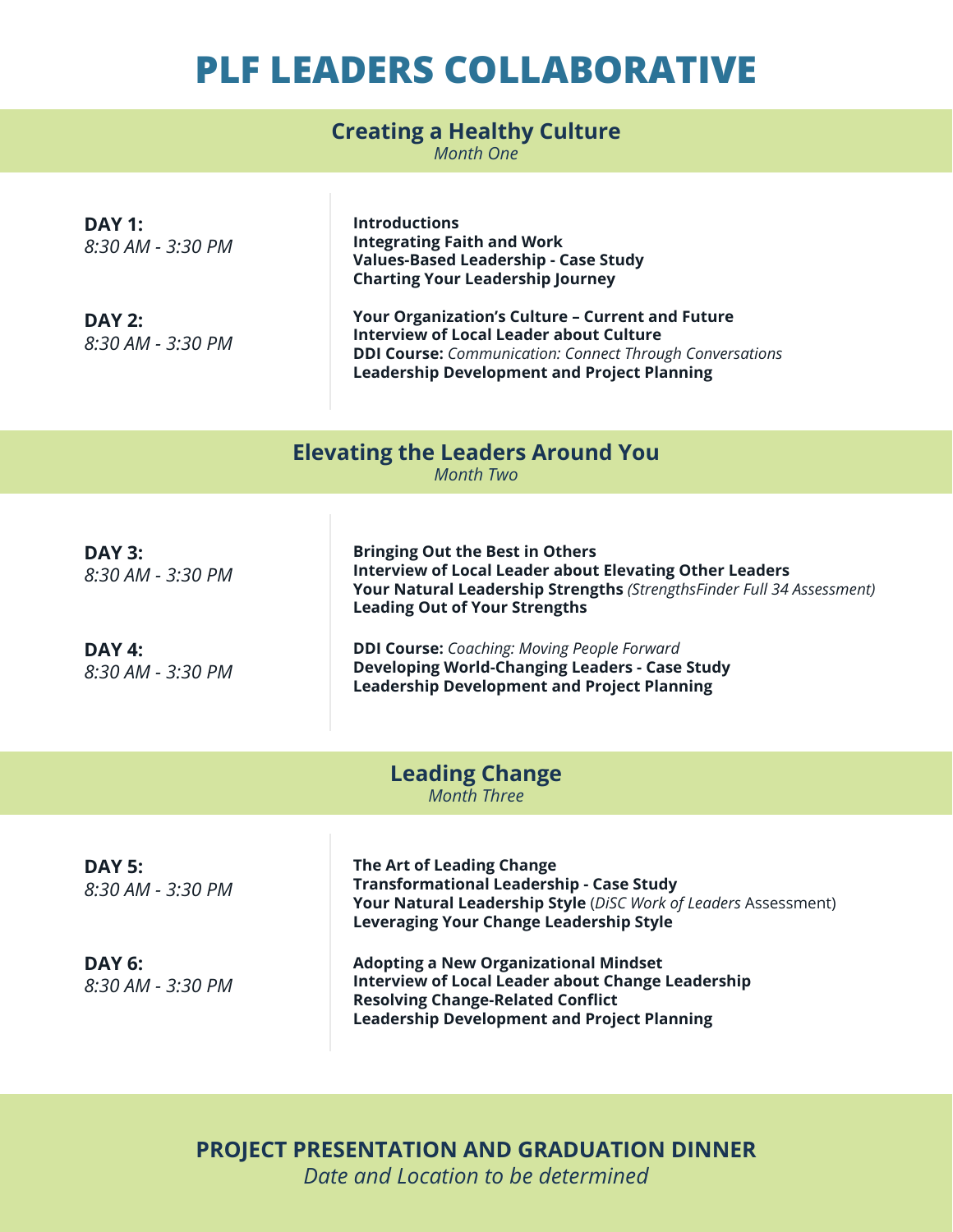

### **THE PLF LEADERS COLLABORATIVE**

**Creating a Healthy Culture** - No matter how inspiring your organizational vision or how brilliant your strategic plan, you will not be able to attract, develop and retain the people you need without building a healthy culture/work environment. Even if you cannot transform the culture of your entire organization, you can build and maintain a healthy culture for those in your sphere of infuence.

**Elevating the Leaders Around You** - Your success as a leader is determined by how effectively the people you lead carry on the mission of your organization when you are not there. That is why your role as a leader is not just about unearthing and using your talents, skills and abilities. It is also about doing everything you can to help those you lead – along with other emerging leaders in our city - to unearth their talents, skills and abilities. Ultimately, the primary role of every leader is to elevate the efectiveness and impact of the leaders around you.

**Leading Change** - In our rapidly changing world, accepting the status quo is the greatest threat to your organization's long-term success. As one leader put it, "If the rate of change on the outside of your organization exceeds the rate of change on the inside, the end is near." That is why change leadership skills like crafting a vision, building alignment and championing execution are becoming a vital part of every leader's skill set.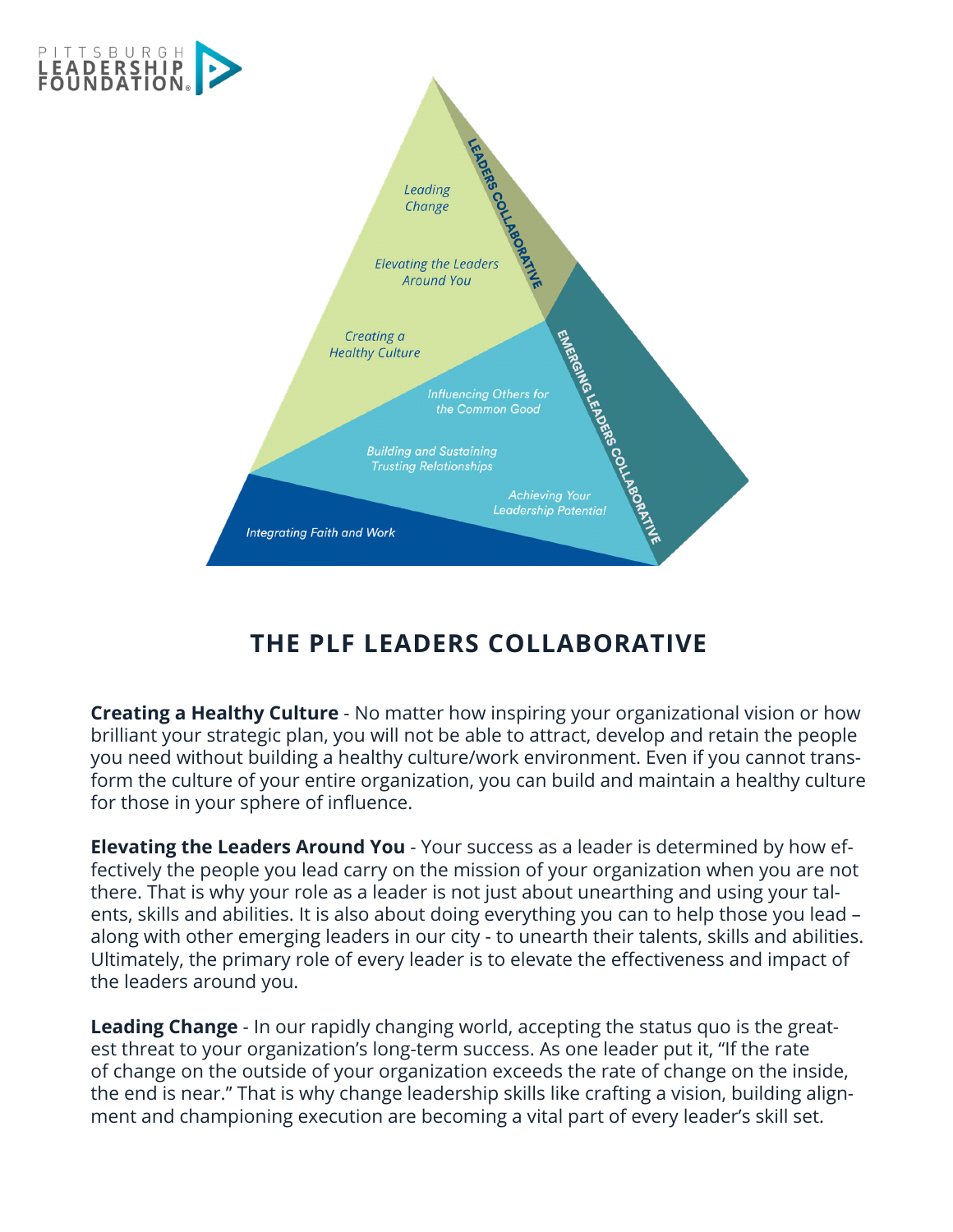# **PLF EMERGING LEADERS COLLABORATIVE**

| <b>Achieving Your Leadership Potential</b><br><b>Month One</b> |                                                                                                                                                                                                             |
|----------------------------------------------------------------|-------------------------------------------------------------------------------------------------------------------------------------------------------------------------------------------------------------|
| <b>EVENING 1:</b><br>6:00 PM - 8:30 PM                         | <b>Introductions</b><br><b>Integrating Faith and Work</b><br><b>DDI Course:</b> Leading Self: Turn Awareness Into Impact                                                                                    |
| <b>EVENING 2:</b><br>6:00 PM - 8:30 PM                         | <b>DDI Course:</b> Leading Self: Turn Awareness Into Impact, cont.<br><b>Interview of Local Leader about Achieving Leadership</b><br><b>Potential</b><br><b>Leadership Development and Project Planning</b> |

**Building and Sustaining Trusting Relationships** *Month Two*

**EVENING 3:** *6:00 PM - 8:30 PM*

**EVENING 4:** *6:00 PM- 8:30 PM* **Your Natural Leadership Strengths** *(StrengthsFinder Top 5 Assessment)*  **The Anatomy of Trust**

**DDI Course:** *Building and Sustaining Trust* **Interview of Local Leader about Trust Leadership Development and Project Planning**

| <b>Influencing Others for the Common Good</b><br><b>Month Three</b> |                                                                                                                                                               |  |
|---------------------------------------------------------------------|---------------------------------------------------------------------------------------------------------------------------------------------------------------|--|
| <b>EVENING 5:</b><br>6:00 PM-8:30 PM                                | <b>Influencing Without the Need For Position Power</b><br><b>How You Naturally Connect With Others</b><br>(DiSC Workplace Profile)                            |  |
| <b>EVENING 6:</b><br>6:00 PM-8:30 PM                                | <b>Elevating Your Influence for the Common Good</b><br><b>Interview of Local Leader about Influence</b><br><b>Leadership Development and Project Planning</b> |  |

**PROJECT PRESENTATION AND GRADUATION DINNER** *Date and Location to be determined*